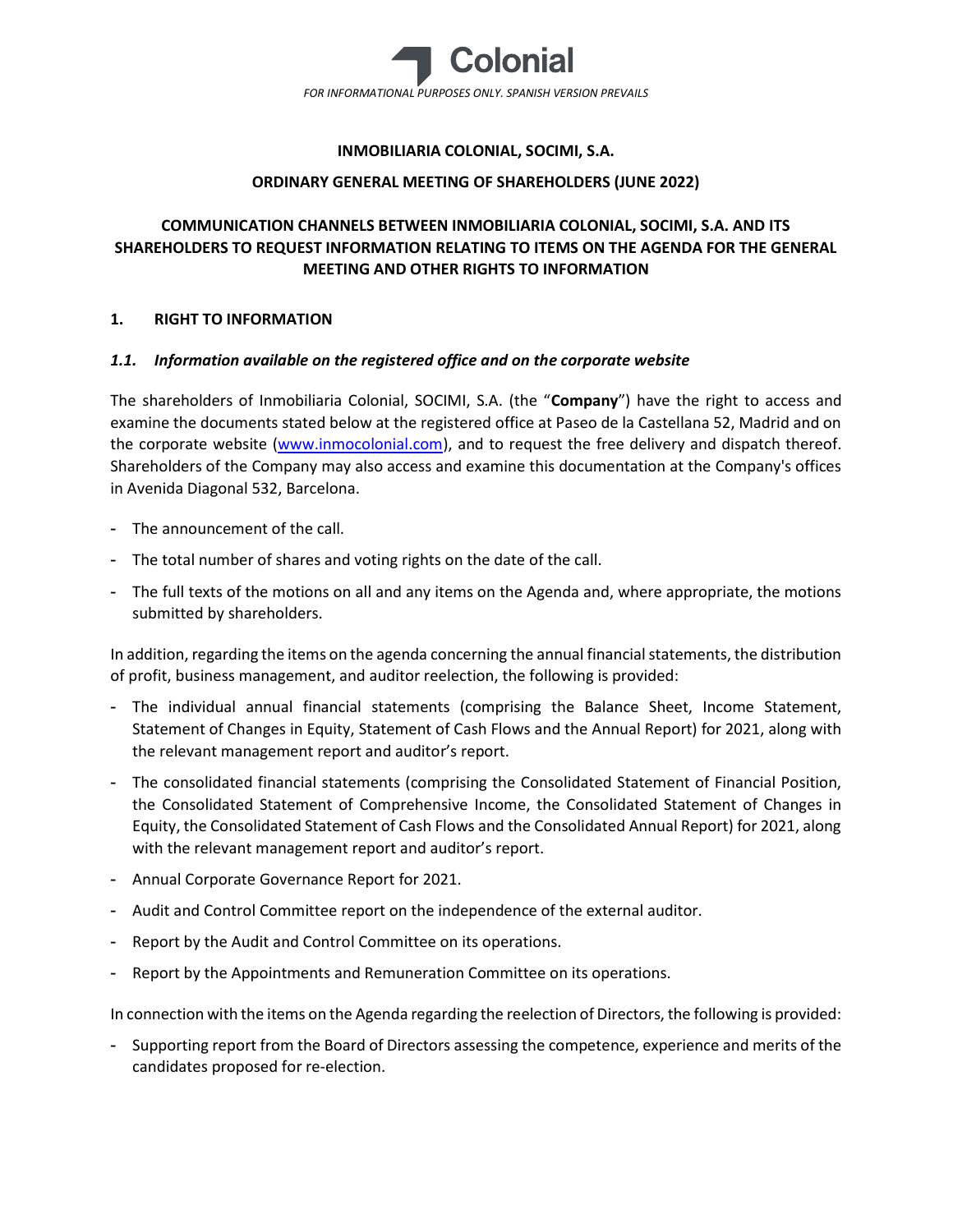

#### FOR INFORMATIONAL PURPOSES ONLY. SPANISH VERSION PREVAILS

- Report by the Appointments and Remuneration Committee on the non-independent Directors proposed for re-election.
- Information on the Directors whose re-election is put to the vote at the General Meeting of Shareholders.

In connection with the items on the agenda regarding the remuneration of Directors, the following is provided:

- Report by the Appointments and Remuneration Committee on the motion to amend the Directors' Remuneration Policy.
- Report by the Board of Directors on the motion to amend the Directors' Remuneration Policy.
- Annual Report on the Directors' Remuneration for 2021.

### Also, generally:

- Communication channels between the Company and the shareholders.
- Attendance, proxy and remote voting card.
- Methods and procedures to appoint a proxy at the General Meeting and to exercise the remote voting before the Meeting.
- Operating Rules for the Online Shareholders' Forum.
- Instructions to attend and vote at the General Meeting online.

### 1.2. Right to information before the General Meeting

Upon calling the meeting, and up to five days before the date scheduled for the General Meeting, shareholders may request such information or clarifications as they deem necessary in connection with the items on the Agenda or to submit any questions they consider appropriate in writing. Shareholders may also request in writing within the same time frame, any clarifications they consider necessary concerning any public information that the Company may have disclosed to the Spanish Securities Market Commission ("CNMV") since the date of the immediately preceding General Meeting, or regarding the auditor's report.

The Company will be required to provide the information requested, except in such cases where (i) the information may be unnecessary to safeguard the shareholder's rights; (ii) there are objective reasons to believe that the information could be used for purposes that are not related to the Company; and/or (iii) disclosing such information may harm the Company or related companies.

Notwithstanding the above, a request for information cannot be refused when it is supported by a number of shareholders of the Company who make up at least 25% of the Company's share capital. The shareholder shall be responsible for any harm and damages that may be caused by the abusive or harmful use of the information requested.

Valid requests for information, clarifications or questions made in writing and the written replies thereto will be included on the Company's website (www.inmocolonial.com). However, when, before raising a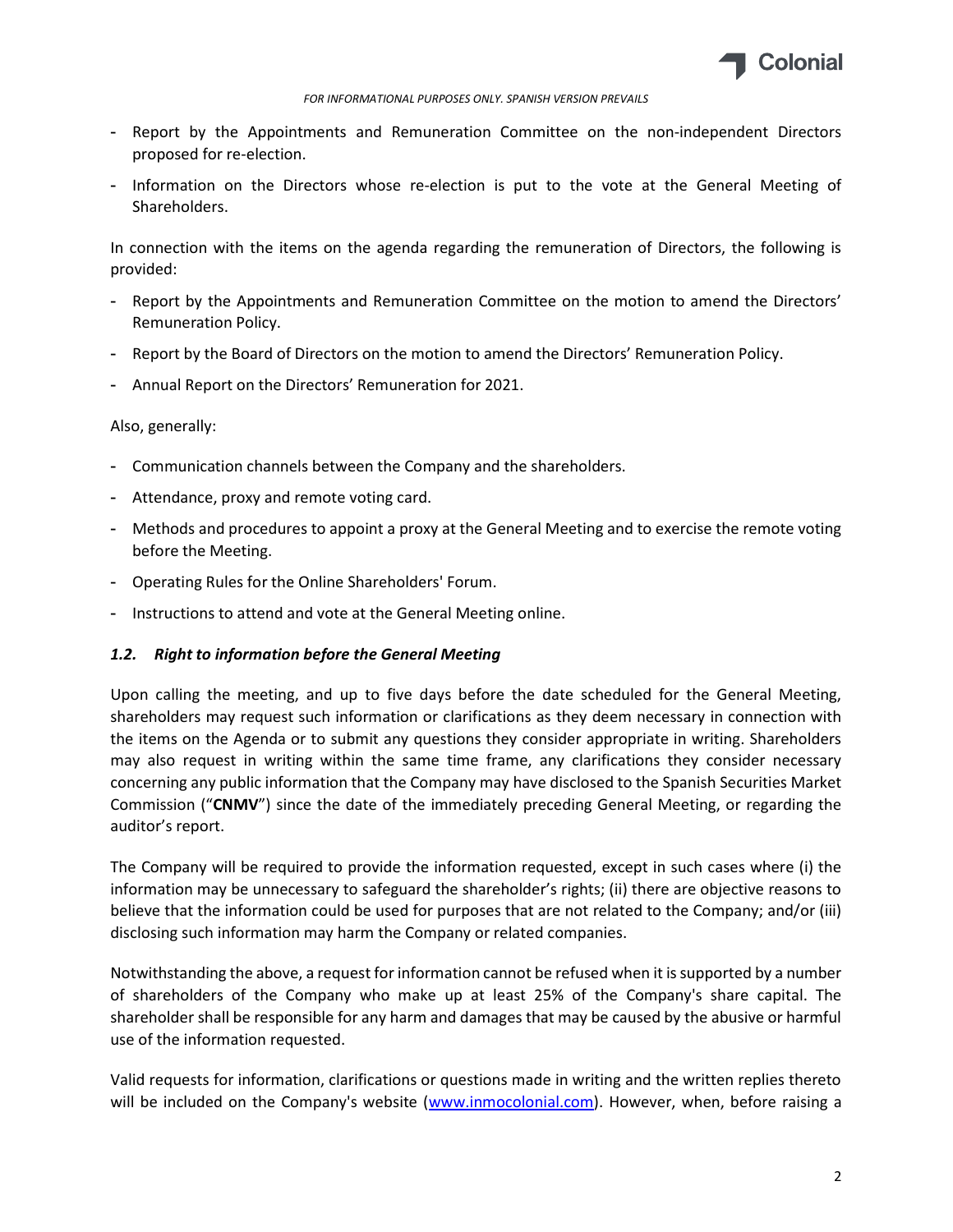

#### FOR INFORMATIONAL PURPOSES ONLY. SPANISH VERSION PREVAILS

specific question, the requested information is clearly, expressly and directly available to all shareholders on the Company's website (www.inmocolonial.com) in a question-answer format, the Company may limit its reply to the information provided on the Company's website.

All requests for documentation and/or information must include the personal details of the person which submitted the same and, in particular, the name and surname(s) or corporate name of the shareholder and the number of shares that they hold; and such requests must be submitted by one of the following means:

- Post: to the registered office (Paseo de la Castellana 52, 28046 Madrid) or the Company's office in Barcelona (Avenida Diagonal 532, 08006 Barcelona).
- Email address: accionistas@inmocolonial.com.

Notwithstanding the above, shareholders or proxies attending the General Meeting by electronic means should follow, if they wish to exercise their right to information before the General Meeting, the procedure specified in the document "Instructions for attending and voting at the General Meeting by electronic means", available in the section on the General Meeting of Shareholders 2022 ("Online Attendance") on the Company's website (www.inmocolonial.com). For matters not expressly regulated, the same rules provided in the Regulations of the General Meeting for physical attendance to the General Meeting will apply.

# 1.3. Right to information during the General Meeting

During the General Meeting, the Company's shareholders, if they wish to exercise their right to information, may verbally request any information or clarification they deem on the matters contained in the Agenda in the event that they attend the General Meeting physically. In addition, shareholders may also verbally request the Directors any clarification they deem regarding the information available to the public that the Company may have provided to the CNMV since the holding of the last General Meeting and regarding the auditor's report.

Shareholders attending the General Meeting by electronic means shall follow the procedure specified in the document "Instructions for attending and voting at the General Meeting by electronic means" available in the section on the General Meeting of Shareholders 2021 ("Online Attendance") on the Company's website (www.inmocolonial.com) in order to exercise their right to information during the General Meeting. For matters not expressly regulated, the same rules provided in the Regulations of the General Meeting for physical attendance to the General Meeting will apply.

# 2. THE RIGHT TO ADD TO THE AGENDA OR TO PRESENT NEW MOTIONS

Shareholders of the company representing at least 3% of the share capital may request the publication of a supplement to the call to the Ordinary General Meeting of Shareholders that includes one or more items on the agenda, provided the new items are accompanied by a justification or, where applicable, a justified motion. Such right shall be exercised by delivering a certified notice to the Company, which must be received at its registered office, located at Paseo de la Castellana 52, 28046 Madrid, within five days from the date of publication of the call. The supplement to the call must be published at least 15 days before the date scheduled for the General Meeting.